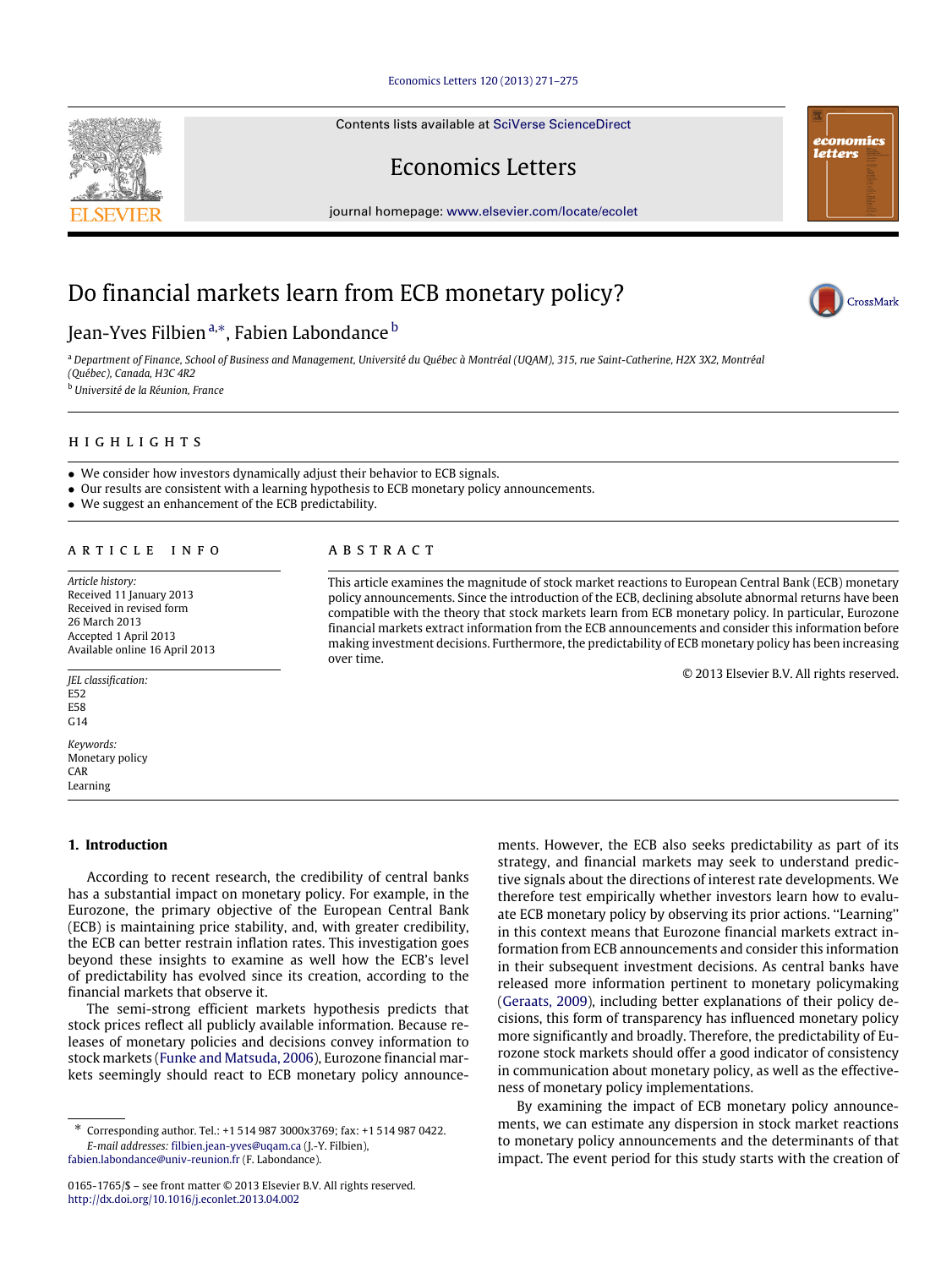the ECB. Although monetary policy surprises occur in various settings, not just during central bank meetings, those other events are heterogeneous and adopt a generally wider focus. Moreover, ECB monetary analyses do not directly determine its actions, especially its interest rate decisions. Therefore, we concentrate on stock market reactions to announcements of ECB monetary policy decisions, namely, to the release of the main refinancing operations (MRO) rate by the Governing Council of the ECB. The MRO rate is the main instrument under the control of Eurozone monetary policy makers.

According to literature on the transmission of monetary policy, a change in the target rate affects the real economy, mainly through interest and wealth channels. The most direct and immediate impact of monetary policy decisions is on financial markets [\(Bernanke](#page--1-2) [and](#page--1-2) [Kuttner,](#page--1-2) [2005\)](#page--1-2). Many important empirical studies related to the impact of monetary policy on stock markets address the impact of monetary policy announcements on stock prices empirically; they typically reveal an inverse relationship between stock prices and the target rate determined by central banks [\(Rigobon](#page--1-3) [and](#page--1-3) [Sack,](#page--1-3) [2004\)](#page--1-3).

However, mixed results also arise from studies across the Eurozone, which might reflect investors' learning about ECB monetary policy. Through learning, investors adjust their forecasting rules to match new information they receive. Thus, learning differences accrue over time and across markets. Because the ECB hopes to achieve predictability, financial markets seemingly should be able to learn effectively from it. To measure the level of this predictability, we consider how investors dynamically adjust their behavior in response to announcements by the ECB. The Eurozone's absolute cumulative abnormal returns around MRO rate announcements should decrease over time, if stock markets learn from ECB communications, because the ECB monetary announcements provide signals that the financial markets can use to update their beliefs about future monetary policy. That is, declining absolute abnormal returns over time would be consistent with ECB predictability when it comes to monetary policy making.

Despite a rich literature regarding monetary policy, surprisingly few large-sample studies consider learning effects in relation to ECB monetary policy.With our innovative approach, we derive several key results. First, Eurozone stock market reactions to ECB MRO rate announcements decrease over time, in support of the notion that the ECB's monetary policy decisions become more predictable. The central bank's decisions thus match previous financial markets' expectations, consistent with a learning hypothesis, because investors adjust their forecasting rules based on new information, and, when that information is predictable, they do not need to make substantial adjustments. Second, macroeconomic variables influence the learning effect too. During strong business conditions, Eurozone stock markets are more likely to overestimate bad news, but they focus on good news during bad times. Third, inflation hinders the ability of stock markets to predict ECB monetary policy. The high price levels appear to trigger uncertainty and nervousness among investors. Fourth, the organization of the ECB influences learning effects. Fifth, in robustness tests, we demonstrate that the learning effect is consistent with our definition of learning and our choices of control variables, potential outliers, status quo, event periods, and stock markets.

The rest of this article is organized as follows. In Section [2,](#page-1-0) we describe our data and present the methodology. In Section [3,](#page--1-4) we discuss the empirical results, and then we present robustness tests in Section [4.](#page--1-5) Finally, we summarize our main conclusions and suggest further research directions in Section [5.](#page--1-6)

#### <span id="page-1-0"></span>**2. Empirical method**

#### *2.1. Sample*

We collect all ECB announcements around MRO rate that occurred during meetings by the ECB's Council of Governors from January 1, 1999, to December 31, 2008, using the event dates listed on the ECB website. Our sample covers 157 events, and 27 of them denoted changes in MRO rate, including 16 increases and 11 decreases.

## *2.2. Market reactions to ECB MRO rate announcements*

We focus on stock markets, because they are among the most liquid asset markets in the Eurozone. To test our hypothesis, we employ an event study. We used daily stock market index prices from Datastream and investigated the Eurozone aggregate stock market index, the DJ Eurostoxx50 Index. To calculate the returns, we used  $R_{i,t} = \ln(\frac{P_{i,t}}{P_{i,t}})$  $\frac{P_{i,t}}{P_{i,t-1}}$ ), where  $P_{i,t}$  is the price index of ECB announcement *i* on day *t*. We then calculated the abnormal returns using [Fama](#page--1-7) [et al.'s](#page--1-7) [\(1969\)](#page--1-7) event study methodology. With our focus on index returns, we selected a mean constant returns model to estimate the abnormal component of returns in the stock market index to an ECB announcement *i* at date *t*. To avoid contamination, our estimation period started 220 days before and concluded 20 days before the announcement date.<sup>[1](#page-1-1)</sup> Then, we calculated the cumulative abnormal returns (CAR) by summing the average abnormal returns over the five trading days surrounding the announcement dates [−4 days; +0 day]. This five-day window helped us control for possible news leaks, allowed investors time to gather additional information, and avoided overlapping events.

#### *2.3. Learning effect*

To test the learning effect, we regress the following equation:

$$
|CAR_i| = \alpha_0 + \alpha_1 \text{ Time}_i + \beta \text{ Control}_i + \epsilon_i,
$$
\n(1)

where *Time* measures the calendar time elapsed during the sample period, expressed in days. For example, *Time* = 6 for the ECB MRO rate announced on January 6, 1999. We estimated the dispersion in stock market returns around ECB MRO rate events over time and for a set of control variables related to ECB organization, macroeconomic conditions, and the expected component of the MRO rate announcements. The prediction about  $\alpha$  is specific to the learning hypothesis; we anticipate a negative relationship between *Time* and |*CAR<sup>i</sup>* |.

## *2.4. Control variables*

We include variables to control for economic conditions, exchange rate, inflation, interest rates, ECB organization, and monetary policy announcement surprises, in line with prior literature. News conveys clear information about growth expectations. We expect that the investor's behavior changes with business conditions [\(Veronesi,](#page--1-8) [1999\)](#page--1-8). To capture this effect, we included an interactive term between GDP growth (*GDP Growth*) and the change in the MRO rate variables ( $\triangle$ MRO). We also included the Euro–US Dollar exchange rate (*EUR–USD*). Inflation news increases investor uncertainty though. Since its inception, the ECB has included a price stability objective in its monetary policy strategy. Low, stable inflation promotes financial market stability. Therefore, lower inflation should exert a calming effect on stock market volatility. We use Harmonised Index Consumer Prices (HICP) (Inflation) to control for inflation. We used the long-term interest rate (*LT Interest Rates*), because the signs of long-term interest rate reactions likely are determined by changes in expected inflation. In 2002, the ECB instituted its current policy, announcing changes to the MRO target rates twice per month. This organizational change reflected practical reasons and the goal of avoiding overly frequent decisions that

<span id="page-1-1"></span><sup>1</sup> Our results are robust to the length of the estimation period.